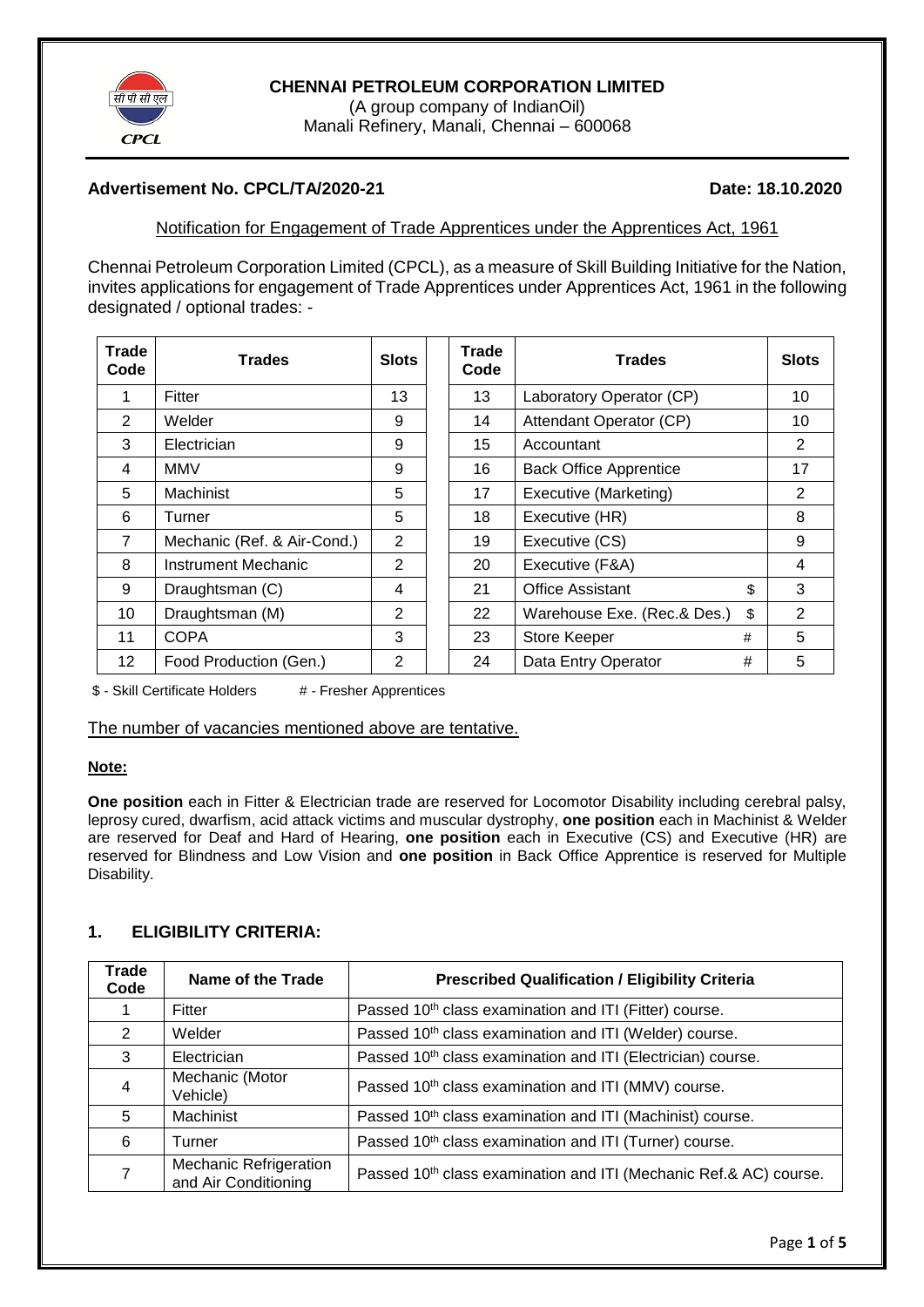| <b>Trade</b><br>Code | Name of the Trade                                                                     | <b>Prescribed Qualification / Eligibility Criteria</b>                                                                                                |
|----------------------|---------------------------------------------------------------------------------------|-------------------------------------------------------------------------------------------------------------------------------------------------------|
| 8                    | <b>Instrument Mechanic</b>                                                            | Passed 10 <sup>th</sup> class examination and ITI (Instrument Mechanic) course.                                                                       |
| 9                    | Draughtsman (Civil)                                                                   | Passed 10 <sup>th</sup> class examination and ITI (Draughtsman (Civil)) course.                                                                       |
| 10                   | Draughtsman<br>(Mechanical)                                                           | Passed 10 <sup>th</sup> class examination and ITI (Draughtsman (Mech.)) course.                                                                       |
| 11                   | <b>Computer Operator and</b><br><b>Programming Assistant</b>                          | Passed 10 <sup>th</sup> class examination and ITI (COPA) course.                                                                                      |
| 12                   | Food Production (Genl.)                                                               | Passed 10 <sup>th</sup> class examination and ITI (Food Production Genl.) course.                                                                     |
| 13                   | Laboratory Assistant<br>(Chemical Plant)                                              | Passed B.Sc. with Physics, Chemistry and Mathematic or Biology.                                                                                       |
| 14                   | <b>Attendant Operator</b><br>(Chemical Plant)                                         | Passed B.Sc. with Physics, Chemistry and Mathematic or Biology.                                                                                       |
| 15                   | Accountant                                                                            | Passed B.Com                                                                                                                                          |
| 16                   | <b>Back Office Apprentice</b>                                                         | Passed any Graduation (Non-Engineering)                                                                                                               |
| 17                   | Executive (Marketing)                                                                 | MBA (Marketing) / Post Graduate Diploma in Marketing Management<br>(2 years full time Course).                                                        |
| 18                   | Executive (Human<br>Resource)                                                         | MBA (HR) / MSW / Post Graduate Diploma in Personnel Management<br>/ Personnel Management & Industrial Relation (2 years full time<br>Course).         |
| 19                   | <b>Executive (Computer</b><br>Science)                                                | MCA (3 years full time Course).                                                                                                                       |
| 20                   | Executive (Finance &<br>Accounts)                                                     | CA/ICWA/ MFC / MBA (Finance & Accounts) / Post Graduate<br>Diploma in Financial Management.                                                           |
| 21                   | <b>Office Assistant (Skill</b><br>Certificate Holders)                                | Passed 12 <sup>th</sup> class examination and candidate should possess Skill<br>Certificate of "Office Assistant".                                    |
| 22                   | <b>Warehouse Executive</b><br>(Receipts & Despatch)<br>(Skill Certificate<br>Holders) | Passed 12 <sup>th</sup> class examination and candidate should possess Skill<br>Certificate of "Warehouse Executive (Receipts & Despatch or relevant" |
| 23                   | Store Keeper (Fresher<br>Apprentice)                                                  | Passed 12 <sup>th</sup> Class Examination.                                                                                                            |
| 24                   | Data Entry Operator<br>(Fresher Apprentice)                                           | Passed 12 <sup>th</sup> Class Examination.                                                                                                            |

**Note:** All the ITI candidates must possess the National Trade Certificate (NTC) recognized by the National Council of Vocational Training (NCVT).

**Skill Certificate Holder** means a person, who holds a skill certificate of training of less than one year, issued by an awarding body recognized under National Skills Qualifications Framework or any other authority recognized by the Central Government in this regard.

**Fresher Apprentice** means a non-graduate apprentice, who has not undergone any institutional training or skill training, before taking up on-the-job training or practical training under the Apprentices Act, 1961

## **For all the Trade codes:**

The qualification prescribed shall be from a recognized University / Institute as a full time, regular course in relevant Trades / Degree with overall percentage of minimum 50% for General, EWS & OBC candidates and overall percentage of 45% marks in case of SC /ST / PwBD candidates against reserved positions.

The candidates appearing for the final semester / year examination and their mark sheets / certificates are not available need not apply. Candidates who have passed the qualifying examinations and the mark sheets including Provisional / Degree certificates are available may apply provided they should not have undergone any apprenticeship training elsewhere.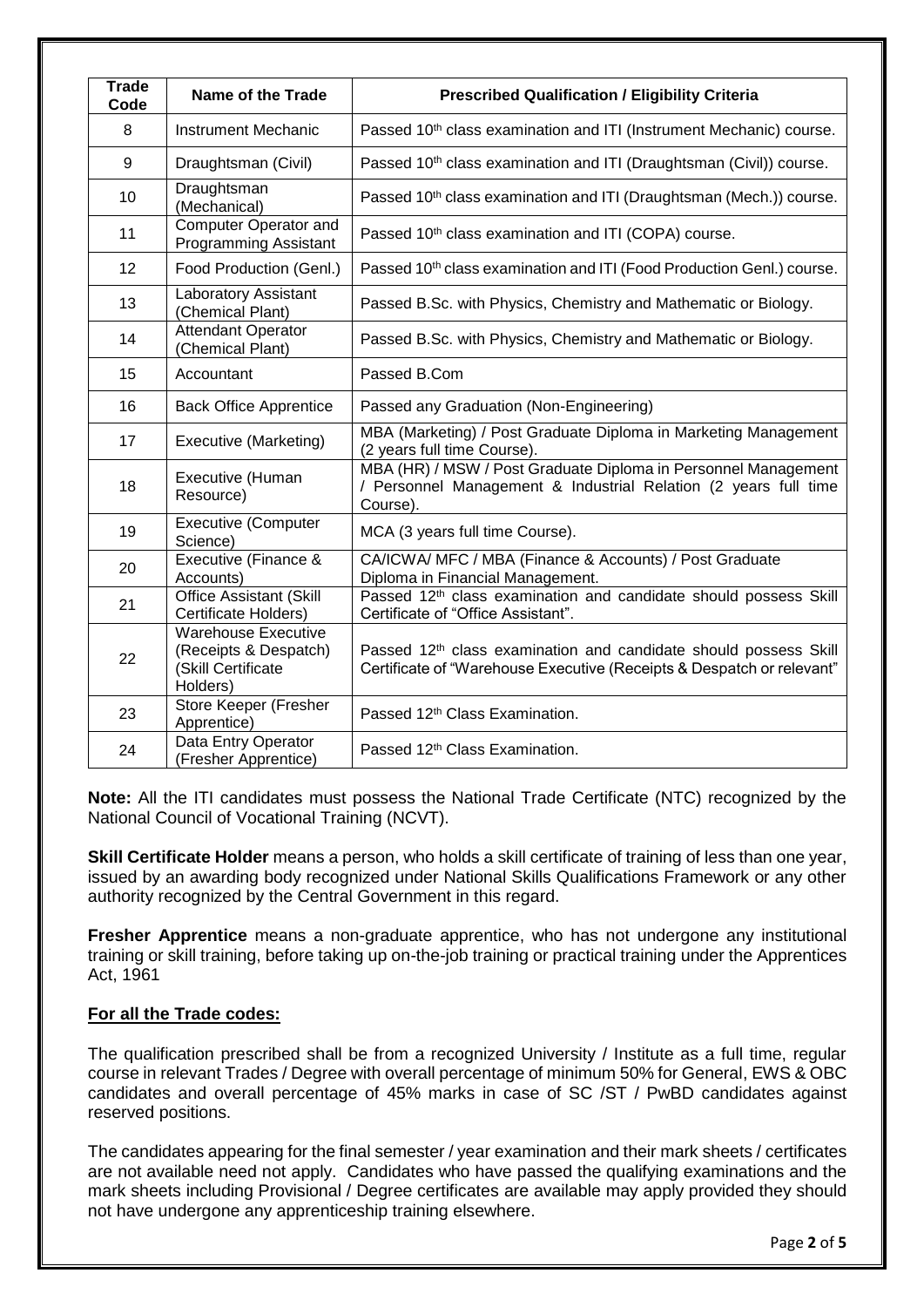**Candidates possessing higher professional qualifications than the prescribed qualification are not eligible.**

No claim of possession of a qualification equivalent to a prescribed qualification shall be entertained.

## **The candidates should not have undergone Apprenticeship earlier or pursuing Apprenticeship Training as per the Apprentices Act, 1961 as amended from time to time.**

Age Limit: Minimum 18 years and maximum 24 years as on 01.10.2020.

Age Relaxation for SC/ST/OBC Candidates: Upper age limit is relaxable by 5 years for SC/ST candidates, 3 years for OBC candidates.

Age Relaxation for PwBD Candidates: Upper age is relaxable by 10 years for General candidates, 13 years for OBC candidates and 15 years for SC candidates.

# **2. Stipend**:

Candidates will be paid a consolidated monthly stipend as mentioned below:

For Trade Code 1 to 12 – Rs. 8,050/- For Trade Code 13 to 20 – Rs. 9,000/- For Trade Code 21 & 22 – Rs. 7,000/-

For Trade Code 23 & 24 – Rs. 3,500/- for first three months (during Basic Training) and Rs. 7,000/- for next twelve months (on the Job Training)

## **3. Period of Apprenticeship Training:**

For all the Trade Codes (Except Trade Codes 23 & 24), the Period of Apprenticeship Training will be 12 months. For the Trade Codes 23 & 24, the period of Apprenticeship Training will be for 15 months (3 months Basic Training and 12 months on the job training)

## **4. Mode of Selection**:

The selection will be based on the percentage of marks scored by the candidates in their respective ITI trades / Degree. In case more than one candidate scoring the same percentage of marks at the cut-off level, the marks scored by the candidates in their 10<sup>th</sup> standard shall be considered. In case the 10<sup>th</sup> standard marks are also found to be equal then the senior most candidates, based on the date of birth, shall be considered for selection. The selection will be subject to the verification of certificates of the short listed candidates and their medically fitness.

## **5. Requirement before filling online Application Form:**

- **a)** The candidate must have an active email ID and Mobile number which must be valid for at least one year as all future communications with candidates will take place through email. Candidates are advised to mention their correct email ID / Mobile number and keep checking their e-mail as all future communication shall be sent only through e-mail.
- **b)** The candidate must ascertain the correctness of all information before filling in the "Online" Application Form" and its final submission. The candidate shall be wholly / exclusively responsible for the information provided in his / her online application form.
- **c)** Cut-off date: The candidate must possess the prescribed qualification, age as on 01.10.2020.

## **d) Other Requirements**:

Candidate shall have a PAN Card, an Aadhar Card and a Bank Account.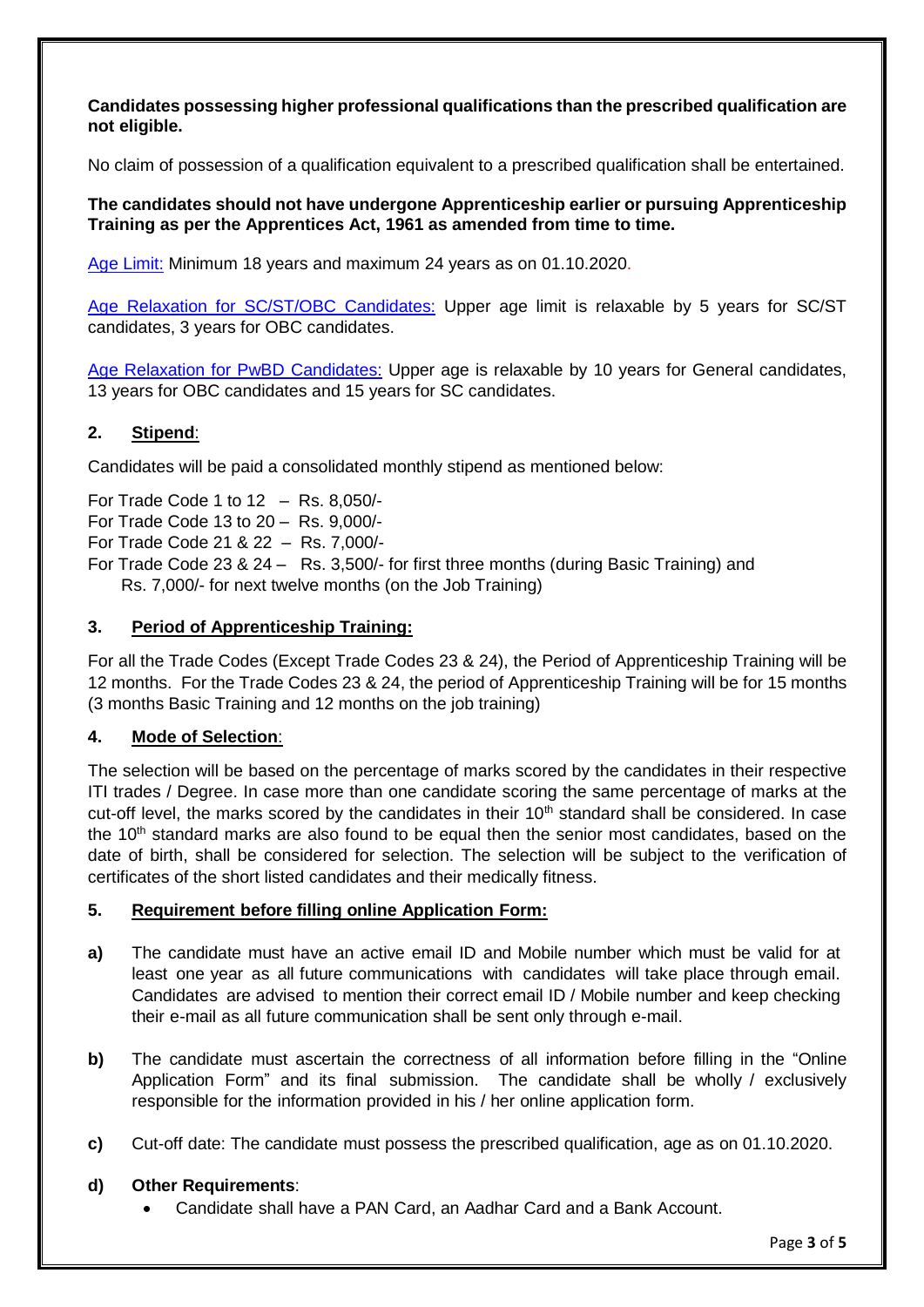**e)** Before applying for above Apprentices positions, candidates have to first register themselves in Apprenticeship Portal [https://apprenticeshipindia.org/candidate-registration.](https://apprenticeshipindia.org/candidate-registration)

## **6. How to Apply in online:**

The candidates will have to apply online for the Apprenticeship Training through the website of Chennai Petroleum Corporation Limited. To apply visit: [www.cpcl.co.in.](http://www.cpcl.co.in/) The candidate must possess a valid e-mail ID. The site will be functional from 10:30 hours of 18.10.2020 to midnight of 01.11.2020. Once the candidates submit their data Online, system will display a print option to generate the online Application Form. The candidates will have to download the form and keep it safe with them for future reference and appearing for the verification of their records.

## **7. General Instructions:**

- a) Candidates are advised to carefully read the full advertisement for details of educational qualification and other eligibility criteria before submission of online application.
- b) If the application is not submitted in line with the eligibility criteria, terms & conditions, then the application is liable for rejection.
- c) The last date for submission of on-line application is **01.11.2020**. Candidates are requested to apply well in advance before the closing date.
- d) Candidates are advised to periodically visit our above website as all future correspondence and latest information shall be made available only on our website and/or by email.
- e) Any corrigendum/addendum etc. or updates with regard to this advertisement shall be made available on our website.
- f) A candidate is allowed to apply for only one Trade / Discipline. In case of receipt of more than one application for more than one Trade / Discipline, all the applications will be rejected.
- g) Wherever CGPA/OGPA or Letter Grade is awarded in the ITI / Degree examination, its equivalent overall percentage of marks must be indicated in the On-line Application Form as per the norms adopted by University / Institute.
- h) The candidature of the applicant would be provisional and subject to subsequent verification of certificates and testimonials. In case, it is detected at any stage of engagement or thereafter, that a candidate does not fulfil the eligibility norms and/or that he/she has furnished any incorrect / doctored / false information / certificate / documents or has suppressed any material fact(s), his/her candidature will stand cancelled. If any of these shortcomings is/are detected even after engagement his/her engagement is liable to be terminated.
- i) Engagement of selected candidates is subject to his/her being declared medically fit as per Schedule II of the Apprenticeship Rules 1992. All such engagement will also be subject to all relevant Rules/policies/guidelines of the Corporation.
- j) The decision of the Management will be final and binding on all candidates on all matters relating to eligibility, acceptance or rejection of the applications, mode of selection, cancellation of the selection process either in part or full, etc. No correspondence will be entertained in this regard. Filling up of the seats is solely at the discretion of the Management based on suitability of candidates and no claim will arise for engagement, if some of these seats are not filled due to unsuitability/insufficient number of candidates.